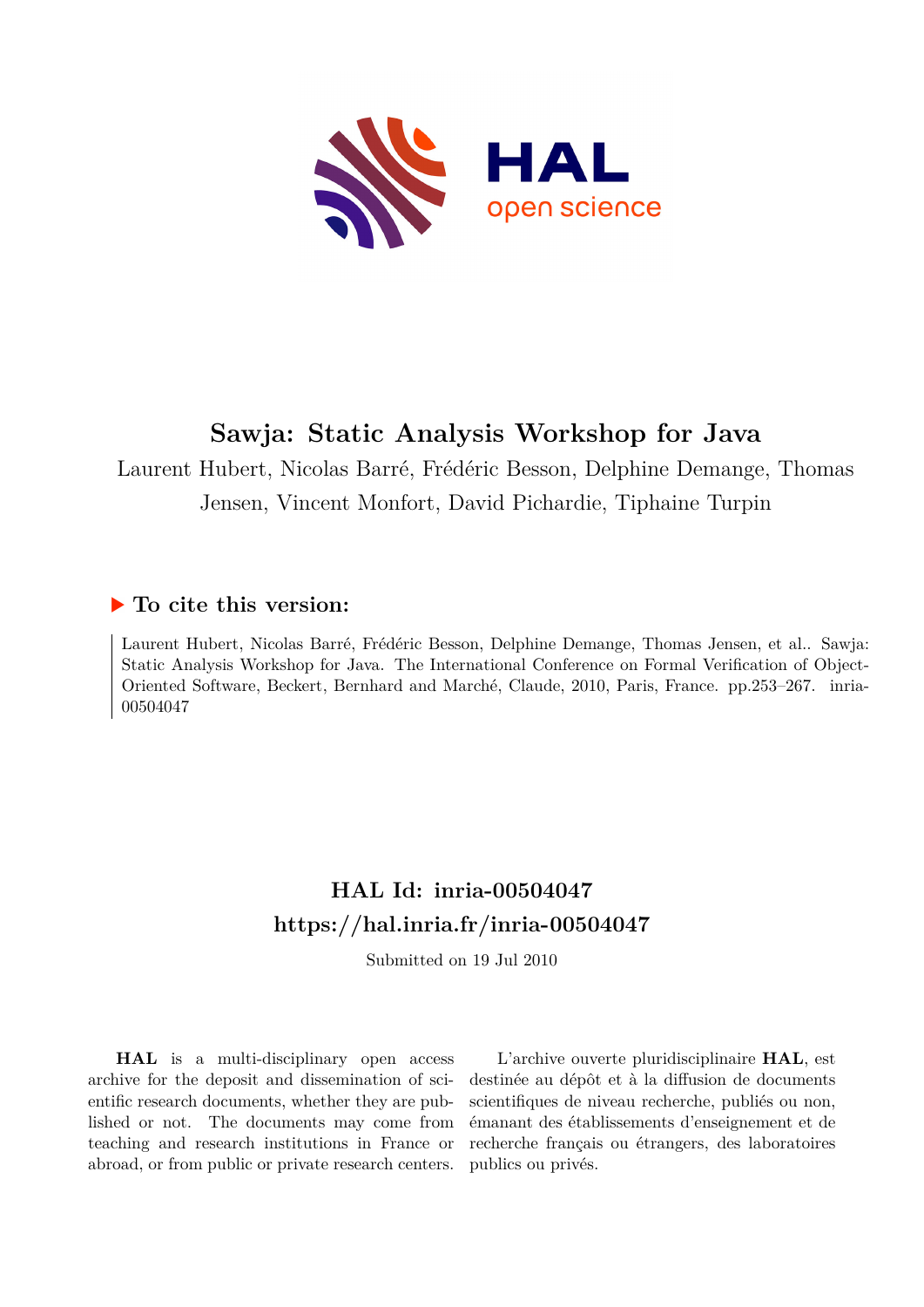# Sawja: Static Analysis Workshop for Java

Laurent Hubert<sup>1</sup>, Nicolas Barré<sup>2</sup>, Frédéric Besson<sup>2</sup>, Delphine Demange<sup>3</sup>, Thomas Jensen<sup>2</sup>, Vincent Monfort<sup>2</sup>, David Pichardie<sup>2</sup>, and Tiphaine Turpin<sup>2</sup>

> <sup>1</sup> CNRS/IRISA, France 2 INRIA Rennes - Bretagne Atlantique, France <sup>3</sup> ENS Cachan - Antenne de Bretagne/IRISA, France

Abstract. Static analysis is a powerful technique for automatic verification of programs but raises major engineering challenges when developing a full-fledged analyzer for a realistic language such as Java. Efficiency and precision of such a tool rely partly on low level components which only depend on the syntactic structure of the language and therefore should not be redesigned for each implementation of a new static analysis. This paper describes the Sawja library: a static analysis framework fully compliant with Java 6 which provides OCaml modules for efficiently manipulating Java bytecode programs. We present the main features of the library, including i) efficient functional data-structures for representing program with implicit sharing and lazy parsing, ii) an intermediate stack-less representation, and iii) fast computation and manipulation of complete programs. We provide experimental evaluations of the different features with respect to time, memory and precision.

## Introduction

Static analysis is a powerful technique that enables automatic verification of programs with respect to various properties such as type safety or resource consumption. One particular well-known example of static analysis is given by the Java Bytecode Verifier (BCV), which verifies at loading time that a given Java class (in bytecode form) is type safe. Developing an analysis for a realistic language such as Java is a major engineering task, challenging both the companies that want to build robust commercial tools and the research scientists who want to quickly develop prototypes for demonstrating new ideas. The efficiency and the precision of any static analysis depend on the low-level components which manipulates the class hierarchy, the call graph, the intermediate representation (IR), etc. These components are not specific to one particular analysis, but they are far too often re-implemented in an ad hoc fashion, resulting in analyzers whose overall behaviour is sub-optimal (in terms of efficiency or precision). We argue that it is an integral part of automated software verification to address the issue of how to program a static analysis platform that is at the same time efficient, precise and generic, and that can facilitate the subsequent implementation of specific analyzers.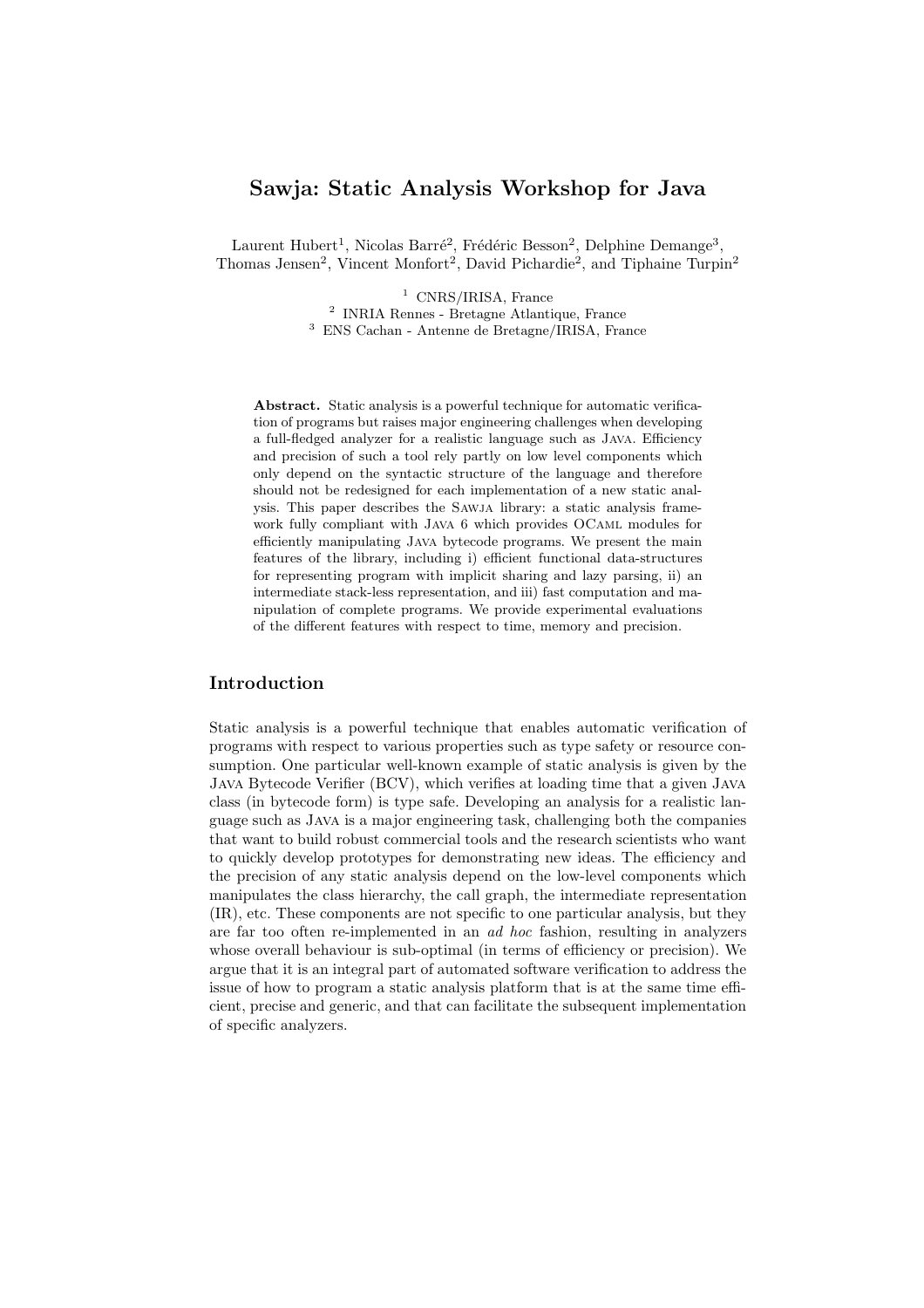This paper describes the Sawja library — and its sub-component Javalib which provides OCAML modules for efficiently manipulating JAVA bytecode programs. The library is developed under the GNU Lesser General Public License and is freely available at <http://sawja.inria.fr/>.

Sawja is implemented in OCaml [\[17](#page-15-0)], a strongly typed functional language whose automatic memory management (garbage collector), strong typing and pattern-matching facilities make particularly well suited for implementing program processing tools. In particular, it has been successfully used for programming compilers (e.g., Esterel  $[24]$ ) and static analyzers (e.g., Astrée  $[3]$  $[3]$ ).

The main contribution of the Sawja library is to provide, in a unified framework, several features that allow rapid prototyping of efficient static analyses while handling all the subtleties of the JAVA Virtual Machine (JVM) specification [\[20\]](#page-15-0). The main features of Sawja are:

- parsing of .**class** files into OCaml structures and unparsing of those structures back into .**class** files;
- decompilation of the bytecode into a high-level stack-less IR;
- sharing of complex objects both for memory saving and efficiency purpose (structural equality becomes equivalent to pointer equality and indexation allows fast access to tables indexed by class, field or method signatures, etc.);
- the determination of the set of classes constituting a complete program (using several algorithms, including Rapid Type Analysis (RTA) [\[1\]](#page-14-0));
- a careful translation of many common definitions of the JVM specification, e.g., about the class hierarchy, field and method resolution and look-up, and intra- and inter-procedural control flow graphs.

This paper describes the main features of Sawja and their experimental evaluation. Sect. 1 gives an overview of existing libraries for manipulating Java bytecode. Sect. [2](#page-4-0) describes the representation of classes, Sect. [3](#page-6-0) presents the intermediate representation of Sawja and Sect. [4](#page-10-0) presents the parsing of complete programs.

# 1 Existing Libraries for Manipulating Java Bytecode

Several similar libraries have already been developed so far and some of them provide features similar to some of Sawja's. All of them, except Barista, are written in Java.

The Byte Code Engineering Library<sup>4</sup>(BCEL) and  $\text{ASM}^5$  are open source Java libraries for generating, transforming and analysing Java bytecode classes. These libraries can be used to manipulate classes at compile-time but also at runtime, e.g., for dynamic class generation and transformation. ASM is particularly optimised for this latter case: it provides a visitor pattern which makes possible local class transformations without even building an intermediate parse-tree.

<sup>4</sup> <http://jakarta.apache.org/bcel/>

 $5$  <http://asm.ow2.org/>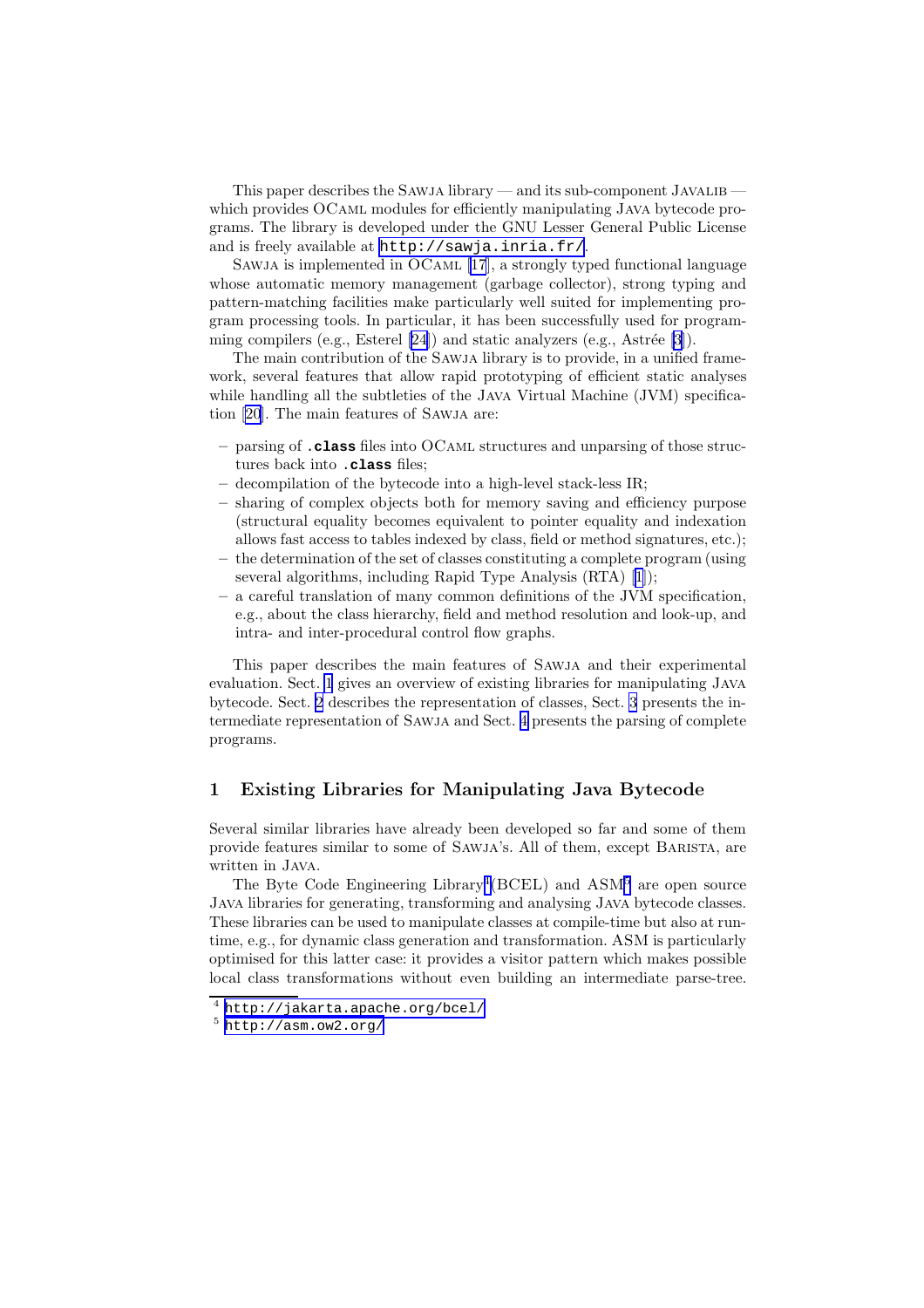Those libraries are well adapted to instrument Java classes but lack important features essential for the design of static analyses. For instance, unlike Sawja, neither BCEL nor ASM propose a high-level intermediate representation (IR) of bytecode instructions. Moreover, there is no support for building the class hierarchy and analysing complete programs. The data structures of JAVALIB and Sawja are also optimized to manipulate large programs.

TheJALAPEÑO Optimizing Compiler [[6\]](#page-15-0) which is now part of the JIKES RVM relies on two IR (low and high-level IR) in order to optimize bytecode. The highlevel IR is a 3-address code. It is generated using a symbolic evaluation technique described in [\[30](#page-16-0)]. The algorithm we use to generate our IR is similar. Our algorithm works on a fixed number of passes on the bytecode while their algorithm is iterative. The JALAPEÑO high-level IR language provides explicit check instructions for common run-time exceptions (e.g., null\_check, bound\_check), so that they can be easily moved or eliminated by optimizations. We use similar explicit checks but to another end: static analyses definitely benefit from them as they ensure expressions are error-free.

SOOT [\[29](#page-16-0)] is a JAVA bytecode optimization framework providing three IR: Baf, Jimple and Grimp. Optimizing Java bytecode consists in successively translating bytecode into Baf, Jimple, and Grimp, and then back to bytecode, while performing diverse optimizations on each IR. Baf is a fully typed, stack-based language. Jimple is a typed stack-less 3-address code and Grimp is a stackless representation with tree expressions, obtained by collapsing Jimple instructions. The IR in Sawja and Soot are very similar but are obtained by different transformation techniques. They are experimentally compared in Sect. [3](#page-6-0). Several state-of-the-art control-flow analyses, based on points-to analyses, are available in Soot through Spark[[18\]](#page-15-0) and Paddle [\[19](#page-15-0)]. Such libraries represent a coding effort of several man-years. To this respect, Sawja is less mature and only proposes simple (but efficient) control-flow analyses.

Wala [\[15](#page-15-0)] is a Java library dedicated to static analysis of Java bytecode. The framework is very complete and provides several modules like control flow analyses, slicing analyses, an inter-procedural dataflow solver and a IR in SSA form. Wala also includes a front-end for other languages like Java source and JavaScript. Wala and its IBM predecessor DOMO have been widely used in research prototypes. It is the product of the long experience of IBM in the area. Compared to it, Sawja is a more recent library with less components, especially in terms of static analyses examples. Nevertheless, the results presented in Sect. [4](#page-10-0) show that Sawja loads programs faster and uses less memory than Wala. For the moment, no SSA IR is available in Sawja but this could easily be added.

Julia [\[26](#page-15-0)] is a generic static analysis tool for Java bytecode based on the theory of abstract interpretation. It favors a particular style of static analysis specified with respect to a denotational fixpoint semantics of Java bytecode. Initially free software, JULIA is not available anymore.

BARISTA [\[7](#page-15-0)] is an OCAML library used in the OCAML-JAVA project. It is designed to load, construct, manipulate and save Java class files. Barista also features a Java API to access the library directly from Java. There are two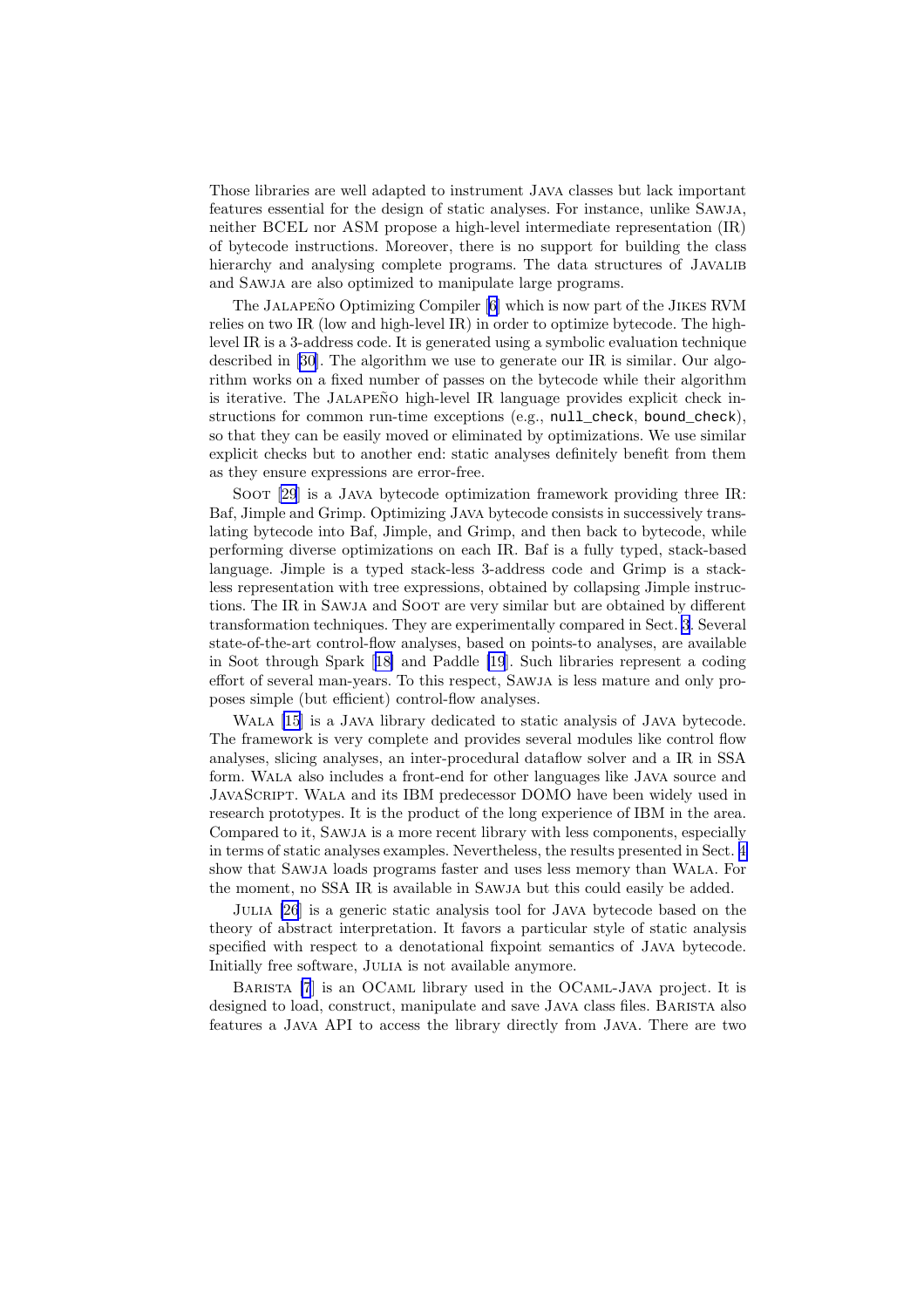<span id="page-4-0"></span>representations: a low-level representation, structurally equivalent to the class file format as defined by Sun, and a higher level representation in which the constant pool indices are replaced by the actual data and the flags are replaced by enumerated types. Both representations are less factorized than in Javalib and, unlike Javalib, Barista does not encode the structural constraints into the OCaml structures. Moreover, it is mainly designed to manipulate single classes and does not offer the optimizations required to manipulate sets of classes (lazy parsing, hash-consing, etc).

### 2 High-level Representation of Classes

Sawja is built on top of Javalib, a Java bytecode parser providing basic services for manipulating class files, i.e., an optimised high-level representation of class files, pretty printing and unparsing of class files.<sup>6</sup> JAVALIB handles all aspects of class files, including stackmaps (J2ME and Java 6) and Java 5 anno-tation attributes. It is made of three modules: [Javalib](http://javalib.gforge.inria.fr/doc/javalib-api/Javalib.html) , [JBasics](http://javalib.gforge.inria.fr/doc/javalib-api/JBasics.html), and [JCode](http://javalib.gforge.inria.fr/doc/javalib-api/JCode.html)<sup>7</sup>.

Representing class files constitutes the low-level part of a bytecode manipulation library. Our design choices are driven by a set of principles which are explained below.

Strong typing We use the OCaml type system to explicit as much as possible the structural constraints of the class file format. For example, interfaces are only signaled by a flag in the Java class file format and this requires to check several consistency constraints between this flag and the content of the class (interface methods must be abstract, the super-class must be java.lang.Object, etc.). Our representation distinguishes classes and interfaces and these constraints are therefore expressed and enforced at the type level. This has two advantages. First, this lets the user concentrate on admissible class files, by reducing the burden of handling illegal cases. Second, for the generation (or transformation) of class files, this provides good support for creating correct class files.

Factorization Strong typing sometimes lacks flexibility and can lead to unwanted code duplication. An example is the use of several, distinct notions of types in class files at different places (JVM types, Java types, and JVM array types). We factorize common elements as much as possible, sometimes by a compromise on strong typing, and by relying on specific language features such as polymorphic variants<sup>8</sup>. Fig. [1](#page-5-0) describes the hierarchy formed by these types. This factorization principle applies in particular to the representation of op-codes: many

<sup>&</sup>lt;sup>6</sup> JAVALIB is a sub-component of SAWJA, which, despite being tightly integrated in Sawja, can also be used as an independent library. It was initiated by Nicolas Cannasse before 2004 but, since 2007, we have largely extended the library. We are the current maintainers of the library.

<sup>&</sup>lt;sup>7</sup> In the following, we use boxes around JAVALIB and SAWJA module names to make clickable links to the on-line API documentation

<sup>8</sup> Polymorphic variants are a particular notion of enumeration which allows the sharing of constructors between types.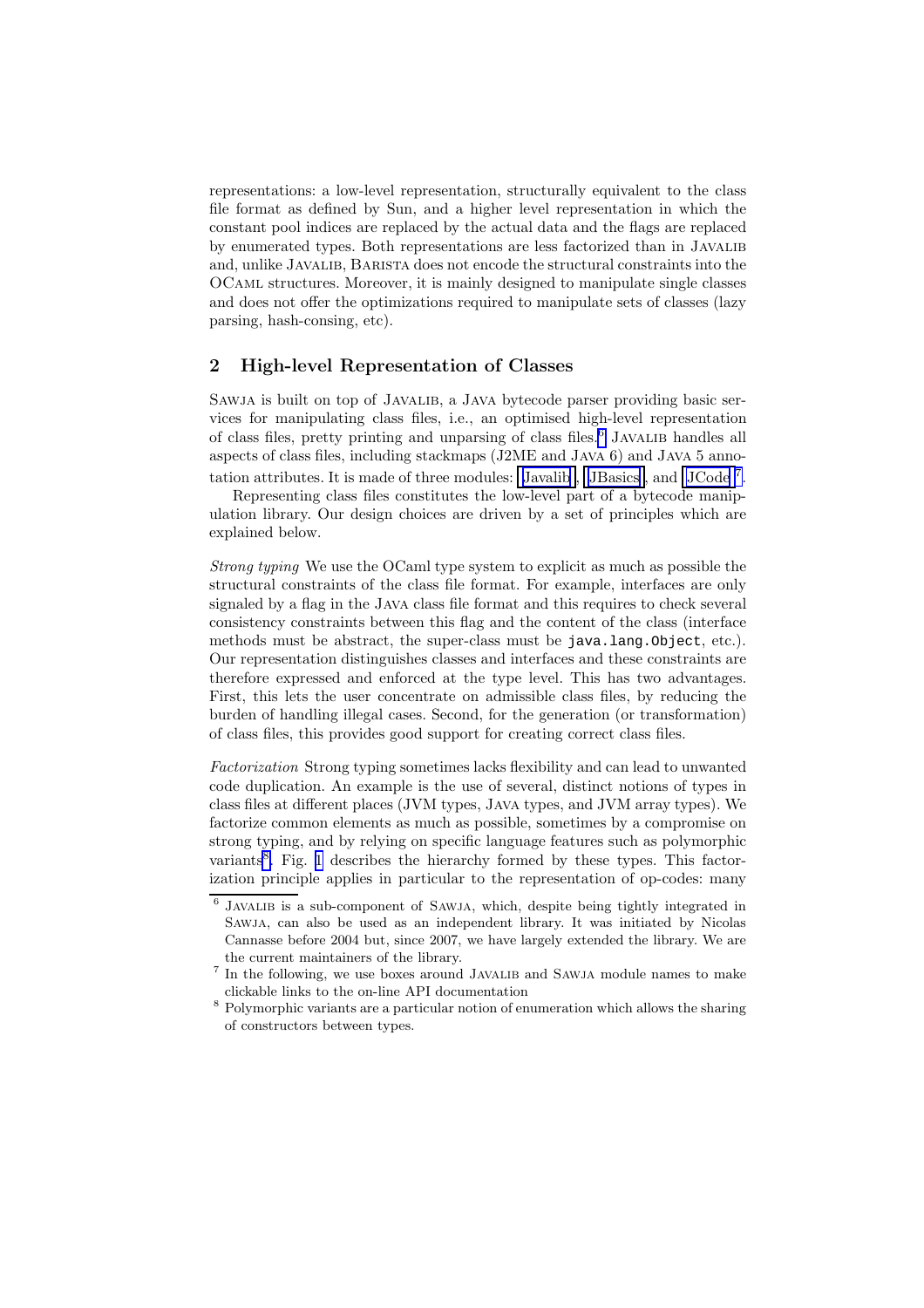<span id="page-5-0"></span>

Fig. 1. Hierarchy of Java bytecode types. Links represent the subtyping relation enforced by polymorphic variants (for example, the type jvm\_type is defined by **type** jvm\_type = [ |'Object |jvm\_basic\_type ]).

instructions exist whose name only differ in the JVM type of their operand, and variants exist for particular immediate values (e.g., iload, aload, aload  $\sin \theta$ , etc.). In our representation they are grouped into families with the type given as a parameter (OpLoad **of** jvm\_type \* int).

Lazy Parsing To minimise the memory footprint, method bodies are parsed on demand when their code is first accessed. This is almost transparent to the user thanks to the Lazy OCaml library but is important when dealing with very large programs. It follows that dead code (or method bodies not needed for a particular analysis) does not cause any time or space penalty.

Hash-consing of the Constant Pool For a Java class file, the constant pool is a table which gathers all sorts of data elements appearing in the class, such as Unicode strings, field and method signatures, and primitive values. Using the constant pool indices instead of actual data reduces the class files size. This low-level aspect is abstracted away by the JAVALIB library, but the sharing is retained and actually strengthened by the use of hash-consing. Hash-consing[[11\]](#page-15-0) is a general technique for ensuring maximal sharing of data-structures by storing all data in a hash table. It ensures unicity in memory of each piece of data and allows to replace structural equality tests by tests on pointers. In Javalib, it is used for constant pool items that are likely to occur in several class files, i.e., class names, and field and method signatures. Hash-consing is global: a class name like java.lang.Object is therefore shared across all the parsed class files. For Javalib, our experience shows that hash-consing is always a winning strategy; it reduces the memory footprint and is almost unnoticeable in terms of running time<sup>9</sup> . We implement a variant which assigns hash-consed values a unique (integer) identifier. It enables optimised algorithms and data-structures. In particular, the Javalib API features sets and maps of hash-consed values based on Patricia trees[[23\]](#page-15-0), which are a type of prefix tree. Patricia trees are an efficient purely functional data-structure for representing sets and maps of

<sup>&</sup>lt;sup>9</sup> The indexing time is compensated by a reduced stress on the garbage collector.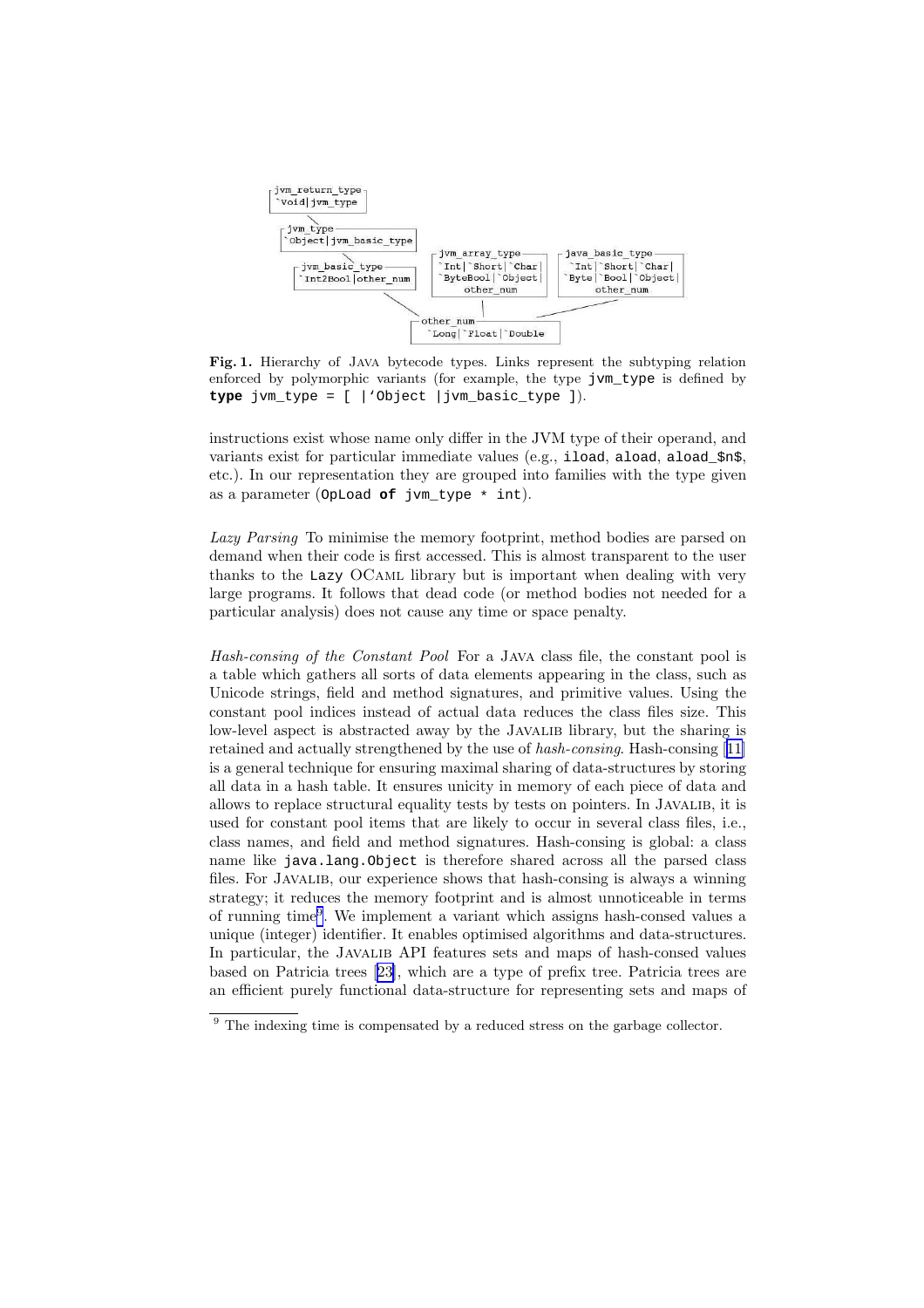<span id="page-6-0"></span>integers, i.e., identifiers of hash-consed values. They exhibit good sharing properties that make them very space efficient. Patricia trees have been proved very efficient for implementing flow-sensitive static analyses where sharing between different maps at different program points is crucial. On a very small benchmark computing the transitive closure of a call graph, the indexing makes the computation time four times smaller. Similar data-structures have been used with success in the Astrée analyzer [\[3](#page-14-0)].

Visualization Sawja includes functions to print the content of a class into different formats. A first one is simply raw text, very close to the bytecode format as output by the javap command (provided with Sun's JDK).

A second format is compatible with Jasmin[[22\]](#page-15-0), a Java bytecode assembler. This format can be used to generate incorrect class files (e.g., during a Java virtual machine testing), which are difficult to generate with our framework. The idea is then, using a simple text editor, to manually modify the Jasmin files output by Sawja and then to assemble them with Jasmin, which does not check classes for structural constraints.

Finally, Sawja provides an HTML output. It allows displaying class files where the method code can be folded and unfolded simply by clicking next to the method name. It also makes it possible to open the declaration of a method by clicking on its signature in a method call, and to know which method a method overrides, or by which methods a method is overridden, etc. User information can also be displayed along with the code, such as the result of a static analysis. From our experience, it allows a faster debugging of static analyses.

#### 3 Intermediate Representation

The JVM is a stack-based virtual machine and the intensive use of the operand stack makes it difficult to adapt standard static analysis techniques that have been first designed for more classic variable-based codes. Hence, several bytecode optimization and analysis tools work on a bytecode intermediate representation (IR) that makes analyses simpler [\[6](#page-15-0),[29\]](#page-16-0). Surprisingly, the semantic foundations of these transformations have received little attention. The transformation that is informally presented here has been formally studied and proved semanticspreserving in [\[10](#page-15-0)].

#### 3.1 Overview of the IR Language

Fig. [2](#page-7-0) gives the bytecode and IR versions of the simple method

```
B f(int x, int y) { return (x==0)?(new B(x/y, new A())):null;}
```
The bytecode version reads as follows : the value of the first argument  $x$  is pushed on the stack at program point 0. At point 1, depending on whether  $x$  is zero or not, the control flow jumps to point 4 or 24 (in which case the value **null** is returned). At point 4, a new object of class B is allocated in the heap and its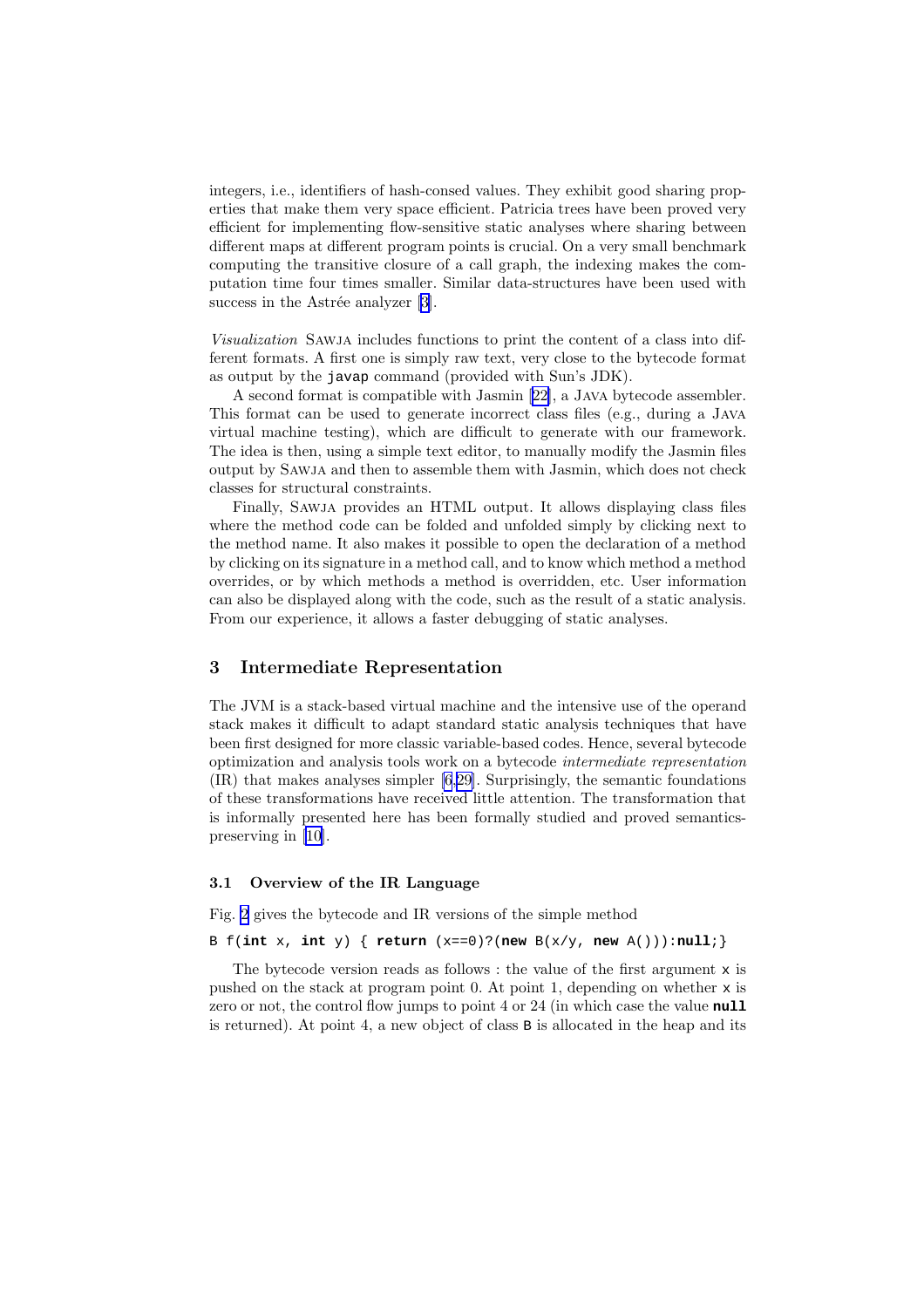<span id="page-7-0"></span>

| 0: | iload 1                                                  | $0:$ if $(x:1 = 0)$ goto 8                |  |  |  |  |
|----|----------------------------------------------------------|-------------------------------------------|--|--|--|--|
| 1: | 24<br>ifne                                               | 1: mayinit B                              |  |  |  |  |
| 4: | new#2://class B                                          |                                           |  |  |  |  |
| 7: | dup                                                      | 2: notzero y:I                            |  |  |  |  |
| 8: | iload 1                                                  | 3: mayinit A                              |  |  |  |  |
| 9: | iload 2                                                  | 4: \$irvar0 := new $A()$                  |  |  |  |  |
|    | 10: idiv                                                 |                                           |  |  |  |  |
|    | 11: new#3;//class A                                      | 5: \$irvarl := new B(x:I/y:I, \$irvar0:0) |  |  |  |  |
|    | $14:$ dup                                                |                                           |  |  |  |  |
|    | 15: invokespecial #4;//Method A." <init>":()V</init>     | $6: $T0 25 := $1rvar1:0$                  |  |  |  |  |
|    | 18: invokespecial #5;//Method B." <init>":(ILA;)V</init> | 7: qoto9                                  |  |  |  |  |
|    | 21: qoto<br>25                                           |                                           |  |  |  |  |
|    | 24: aconst null                                          | $8:$ \$TO 25 := null                      |  |  |  |  |
|    | 25: areturn                                              | 9: return \$T0 25:0                       |  |  |  |  |

Fig. 2. Example of bytecode (left) (obtained with javap  $-c$ ) and its corresponding IR (right). Colors make explicit the boundaries of related code fragments.

reference is pushed on top of the operand stack. Its address is then duplicated on the stack at point 7. Note the object is not initialized yet. Before the constructor of class B is called (at point 18), its arguments must be computed: lines 8 to 10 compute the division of x by y, lines 11 to 15 construct an object of class A. At point 18, the non-virtual method B is called, consuming the three top elements of the stack. The remaining reference of the B object is left on the top of the stack and represents from now on an *initialized* object.

The right side of Fig. 2 illustrates the main features of the IR language.  $^{10}$ First, it is *stack-less* and manipulates *structured expressions*, where variables are annotated with types. For instance, at point 0, the branching instruction contains the expression  $x:I$ , where I denotes the type of JAVA integers. Another example of recovered structured expression is  $x:I/y:I$  (at point 5). Second, expressions are error-free thanks to explicit checks: the instruction notzero  $y:I$  at point 2 ensures that evaluating  $x:I/y:I$  will not raise any error. Explicit checks additionally guarantee that the order in which exceptions are raised in the bytecode is preserved in the IR. Next, the object creation process is syntactically simpler in the IR because the two distinct phases of (i) allocation and (ii) constructor call are merged by folding them into a single IR instruction (see point 4). In order to simplify the design of static analyses on the IR, we forbid side-effects in expressions. Hence, the nested object creation at source level is decomposed into two assignments (\$irvar0 and \$irvar1 are temporary variables introduced by the transformation). Notice that because of side-effect free expressions, the order in which the A and B objects are allocated must be reversed. Still, the IR code is able to preserve the *class initialization order* using the dedicated instruction mayinit that calls the static class initializer whenever it is required.

 $\overline{10}$  For a complete description of the IR language syntax, please refer to the API doc-umentation of the [JBir](http://javalib.gforge.inria.fr/doc/sawja-api/JBir.html) module. A 3-address representation called  $|$  [A3Bir](http://javalib.gforge.inria.fr/doc/sawja-api/A3Bir.html) is also available where each expression is of height at most 1.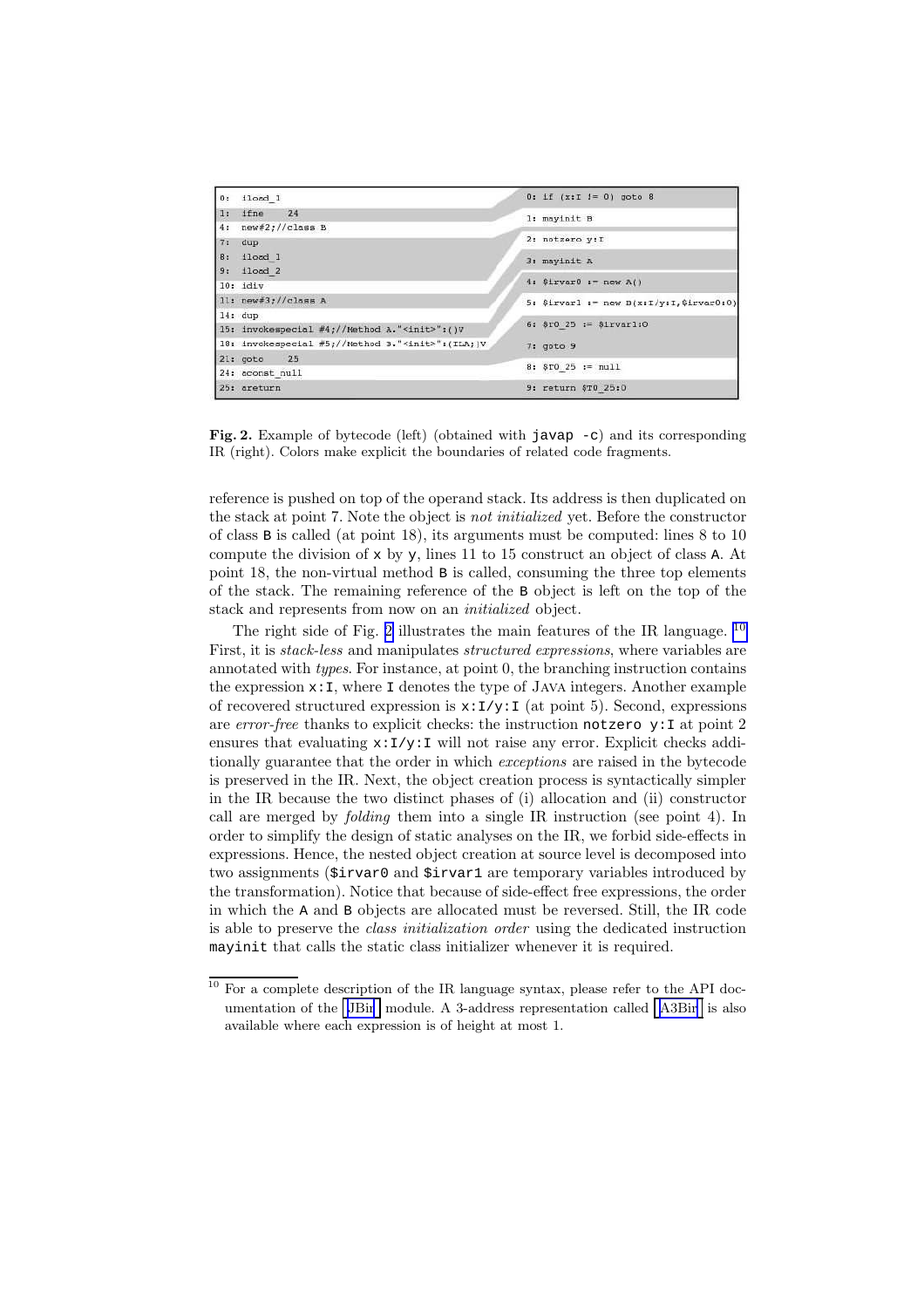#### 3.2 IR Generation

The purpose of the Sawja library is not only static analysis but also lightweight verification[[25](#page-15-0)], i.e., the verification of the result of a static analysis in a single pass over the method code. To this end, our transforming algorithm operates in a fixed number of passes on the bytecode, i.e., without performing fixpoint iteration.

Java subroutines (bytecodes  $\frac{1}{2}$  is  $\frac{1}{2}$  are inlined. Subroutines have been pointed out by the research community as raising major static analysis difficulties [\[27](#page-15-0)]. Our restricted inlining algorithm cannot handle nested subroutines but is sufficient to inline all subroutines from Sun's Java 7 JRE.

The IR generation is based on a symbolic execution of the bytecode: each bytecode modifies a stack of symbolic expressions, and potentially gives rise to the generation of IR instructions. For instance, bytecodes at lines 8 and 9 (left part of Fig. [2](#page-7-0)) respectively push the expressions  $x$  and  $y$  on the symbolic stack (and do not generate IR instructions). At point 10, both expressions are consumed to build both the IR explicit check instruction and the expression  $x/y$  which is then pushed, as a result, on the symbolic stack. The non-iterative nature of our algorithm makes the transformation of jumping instructions nontrivial. Indeed, during the transformation, the output symbolic stack of a given bytecode is used as the entry symbolic stack of all its successors. At a join point, we thus must ensure that the entry symbolic stack is the same regardless of its predecessors. The idea is here to empty the stack at branching points and restore it at join points. More details can be found in[[10\]](#page-15-0). IR expression types are computed using a standard type inference algorithm similar to what is done by the BCV. It only differs in the type domain we used, which is less precise, but does not require iterating. This additionally allows us interleaving expression typing with the IR generation, thus resulting in a gain in efficiency. This lack of precision could be easily filled in using the stackmaps proposed in the Java 6 specification.

#### 3.3 Experiments

We validate the Sawja IR with respect to two criteria. We first evaluate the time efficiency of the IR generation from Java bytecode. Then, we show that the generated code contains a reasonable number of local variables. We additionally compare our tool with the Soot framework. Our benchmark libraries are real-size Java code available in .jar format. This includes Javacc 4.0 (Java Compiler Compiler), JScience 4.3 (a comprehensive Java library for the scientific community), the JAVA runtime library 1.5.0.12 and Soot 2.2.3.

IR Generation Time In order to be usable for lightweight verification, the bytecode transformation must be efficient. This is mainly why we avoid iterative techniques in our algorithm. We compare the transformation time of our tool with the one of Soot. The results are given in Fig. [3.](#page-9-0) For each benchmark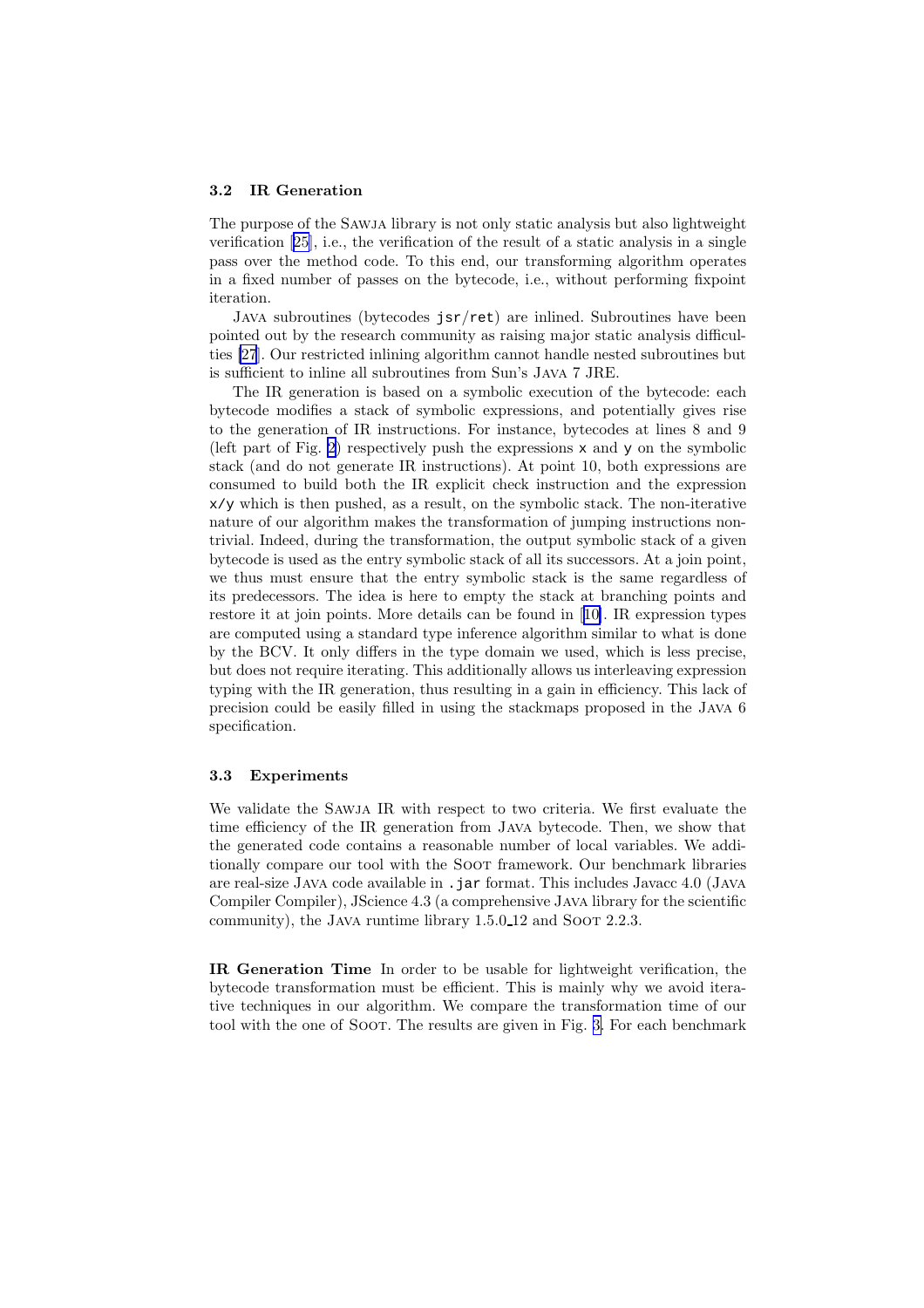<span id="page-9-0"></span>

Fig. 3. SAWJA and SOOT IR generation times Fig. 4. Sawja: local variable increase

 $\mu$ library<sup>11</sup>, we compare our running time for transforming all classes with the running time of SOOT. Here, we choose to generate with SOOT the Grimp representation of classes<sup>12</sup>, the closest IR to ours that SOOT provides. Grimp allows expressions with side-effects, hence expressions are somewhat more aggregated than in our IR. However, this does not inverse the trend of results. We rely on the time measures provided by Soot, from which we only keep three phases: generation of naive Jimple 3-address code (P1), local def/use analysis used to simplify this naive code (P2), and aggregation of expressions to build Grimp syntax (P3). (Other phases, like typing, are not directly relevant.) Unlike Java code, OCaml code is usually executed in native form. For the comparison not to be biaised, we compare execution times of both tools in bytecode form and also give the execution time of Sawja in native form. These experiments show that Sawja (both in bytecode and native mode) is very competitive with respect to Soot, in terms of computation efficiency. This is mainly due to the fact that, contrary to Soot, our algorithm is non-iterative.

Compactness of the Obtained Code Intermediate representations rely on temporary variables in order to remove the use of operand stack and generate side-effect free expressions. The major risk here is an explosion in the number of new variables when transforming large programs.

In practice our tool stays below doubling the number of local variables, except for very large methods ( $> 800$  bytecodes). Fig. 4 presents the percentage of local variable increase induced by our transformation, for each method of our benchmarks, and sorting results according to the method size (indicated by numbers in brackets). The number of new variables stays manageable and we believe it could be further reduced using standard optimization techniques, as those employed by SOOT, but this would require to iterate on each method.

We have made a direct comparison with the SOOT in terms of the local variable increase. Fig. [5](#page-10-0) presents two measures. For each method of our benchmarks we count the number  $N_{S_{\text{AWIA}}}$  of local variables in our IR code and the number

 $11$  For scale reason, the JAVA runtime library measures are not shown here.

<sup>&</sup>lt;sup>12</sup> The SOOT transformation is without any optimisation option.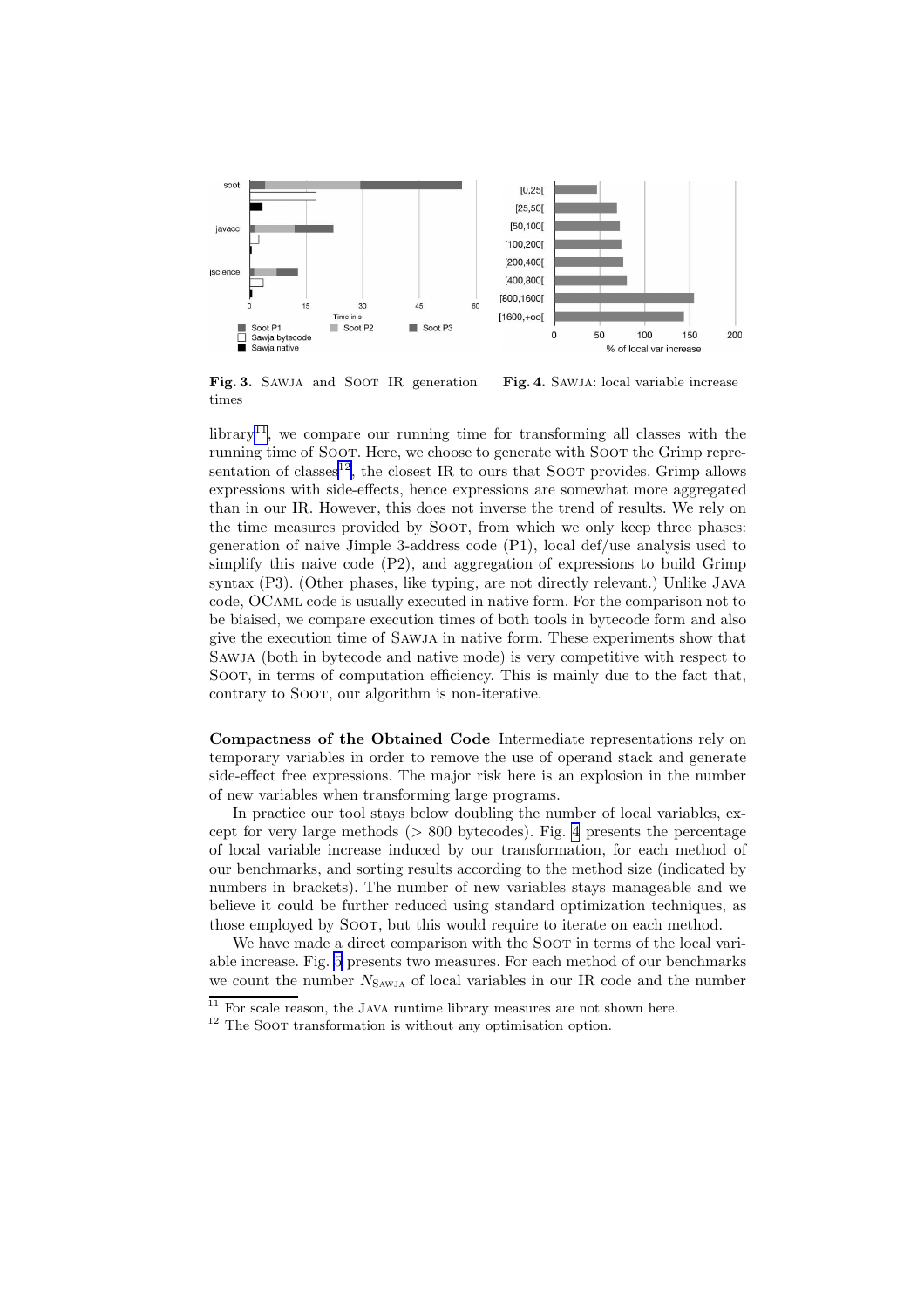<span id="page-10-0"></span>

Fig. 5. Local variable increase ratio between Sawja and Soot.

 $N<sub>foot</sub>$  of local variables in the code generated by Soot. A direct comparison of our IR against Grimp code is difficult because it allows expressions with sideeffects, thus reducing the amount of required variables. Hence, in this experiment, the comparison is made between Soot's 3-address IR (Jimple) and our 3-address IR. For each method we draw a point of coordinate  $(N_{Soot}, N_{SAWJA})$  and see how the points are spread out around the first bisector. For the left diagram, SOOT has been launched with default options. For the right diagram, we added to the Soot transformation the local packer (-p jb.lp enabled:true Soot option) that reallocates local variables using use/def information. Our transformation competes well, even when Soot uses this last optimization. We could probably improve this ratio using a similar packing.

# 4 Complete Programs

Whole program analyses require a model of the global control-flow graph of an entire Java program. For those, Sawja proposes the notion of complete programs. Complete programs are equipped with a high-level API for navigating the control-flow graph and are constructed by a preliminary control-flow analysis.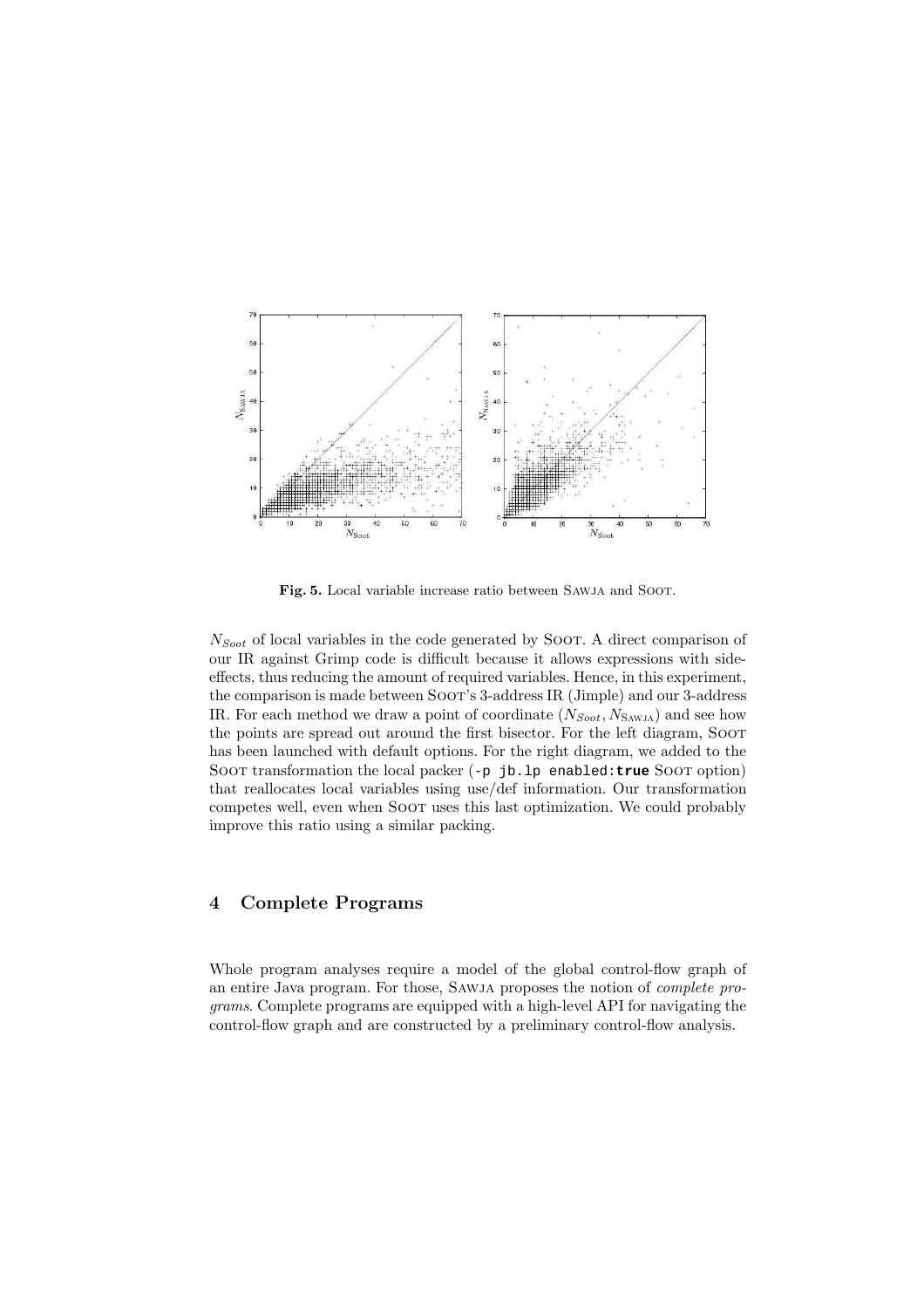#### 4.1 API of Complete Programs

Sawja represents a complete program by a record. The field classes maps a class name to a class node in the class hierarchy. The class hierarchy is such that any class referenced in the program is present. The field parsed\_methods maps a fully qualified method name to the class node declaring the method and the implementation of the method. The field static\_lookup\_method returns the set of target methods of a given field. As it is computed statically, the target methods are an over-approximation.

The API allows navigating the intra-procedural graph of a method taking into account jumps, conditionals and exceptions. Although conceptually simple, field and method resolution and the different method look-up algorithms (corresponding to the instructions invokespecial, invokestatic, invokevirtual, invokeinterface) are critical for the soundness of inter-procedural static analyses. In Sawja, great care has been taken to ensure an implementation fully compliant with the JVM specification.

#### 4.2 Construction of Complete Programs

Computing the exact control-flow graph of a Java application is undecidable and computing a precise (over-)approximation of it is still computationally challenging. It is a field of active research (see for instance[[19,](#page-15-0)[4](#page-14-0)]). A complete program is computed by: (1) initializing the set of reachable code to the entry points of the program, (2) computing the new call graph, and (3) if a (new) edge of the call graph points to a new node, adding the node to the set of reachable code and repeating from step (2). The set of code obtained when this iteration stops is an over-approximation of the complete program.

Computing the call graph is done by resolving all reachable method calls. Here, we use the functions provided in the Sawja API presented in Sect. 4.1. While invokespecial and invokestatic instructions do not depend on the data of the program, the function used to compute the result of invokevirtual and invokeinterface need to be given the set of object types on which the virtual method may be called. The analysis needs to have an over-approximation of the types (classes) of the objects that may be referenced by the variable on which the method is invoked.

There exists a rich hierarchy of control-flow analyses trading time for precision [\[28](#page-16-0)[,12](#page-15-0)]. Sawja implements the fastest and most cost-effective control-flow analyses, namely Rapid Type Analysis (RTA) [\[1](#page-14-0)], XTA [\[28\]](#page-16-0) and Class Reachability Analysis (CRA), a variant of Class Hierarchy Analysis [\[9](#page-15-0)].

Soundness Our implementation is subject to the usual caveats with respect to reflection and native methods. As these methods are not written in Java, their code is not available for analysis and their control-flow graph cannot be safely abstracted. Note that our analyses are always correct for programs that use neither native methods nor reflection. Moreover, to alleviate the problem, our RTA implementation can be parametrised by a user-provided abstraction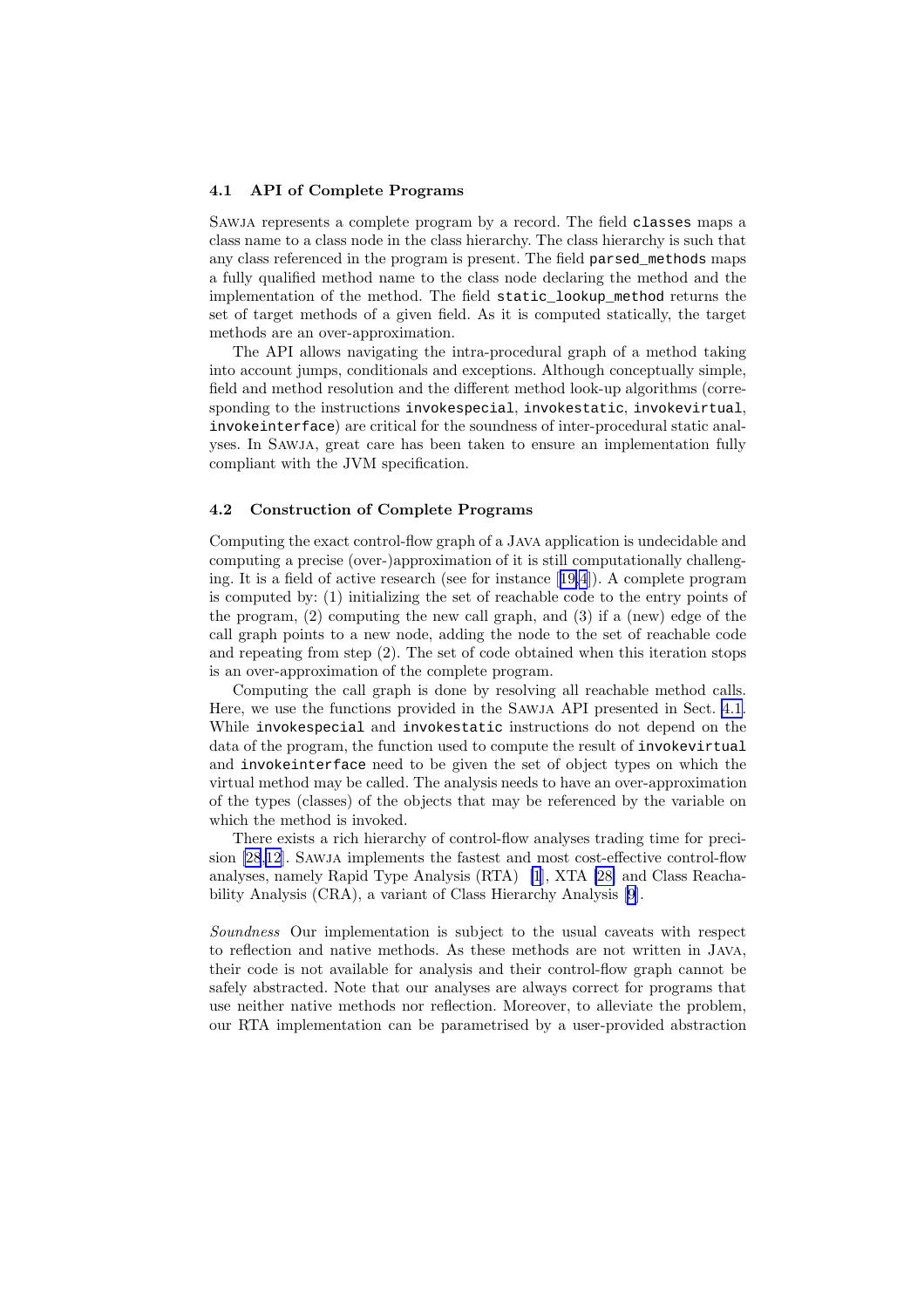of native methods specifying the classes it may instantiate and the methods it may call. A better account of reflection would require an inter-procedural string analysis[[21\]](#page-15-0) that is currently not implemented.

#### Implemented Class Analyses

RTA An object is abstracted by its class and all program variables by the single set of the classes that may have been instantiated, i.e., this set abstracts all the objects accessible in the program. When a virtual call needs to be resolved, this set is taken as an approximation of the set of objects that may be referenced by the variable on which the method is called. This set grows as the set of reachable methods grows.

Sawja's implementation of RTA is highly optimized. While static analyses are often implemented in two steps (a first step in which constraints are built, and a second step for computing a fixpoint), here, the program is unknown at the beginning and constraints are added on-the-fly. For a faster resolution, we cache all reachable virtual method calls, the result of their resolution and intermediate results. When needed, these caches are updated at every computation step. The cached results of method resolutions can then be reused afterwards, when analyzing the program.

XTA As in RTA, an object is abstracted by its class and to every method and field is attached a set of classes representing the set of object that may be accessible from the method or field. An object is accessible from a method if: (i) it is accessible from its caller and it is of a sub-type of a parameter, or (ii) it is accessible from a static field which is read by the method, (iii) it is accessible from an instance field which is read by the method and there an object of a subtype of the class in which the instance fields is declared is already accessible, or (iv) it is returned by a method which may be called from the current method.

To facilitate the implementation, we built this analysis on top of another analysis to refine a previously computed complete program. This allows us using the aforementioned standard technique (build then solve constraints). For the implementation, we need to represent many class sets. As classes are indexed, these sets can be implemented as sets of integers. We need to compute fast union and intersection of sets and we rarely look for a class in a set. For those reasons, the implementation of sets available in the standard library in OCaml, based on balanced trees, was not well adapted. Instead we used a purely functional set representation based on Patricia trees[[23\]](#page-15-0), and another based on BDDs[[5\]](#page-15-0) (using the external library BuDDy available at <http://buddy.sourceforge.net>).

CRA This algorithm computes the complete program without actually computing the call graph or resolving methods: it considers a class as accessible if it is referenced in another class of the program, and considers all methods in reachable classes as also reachable. When a class references another class, the first one contains in its constant pool the name of the later one. Combining the lazy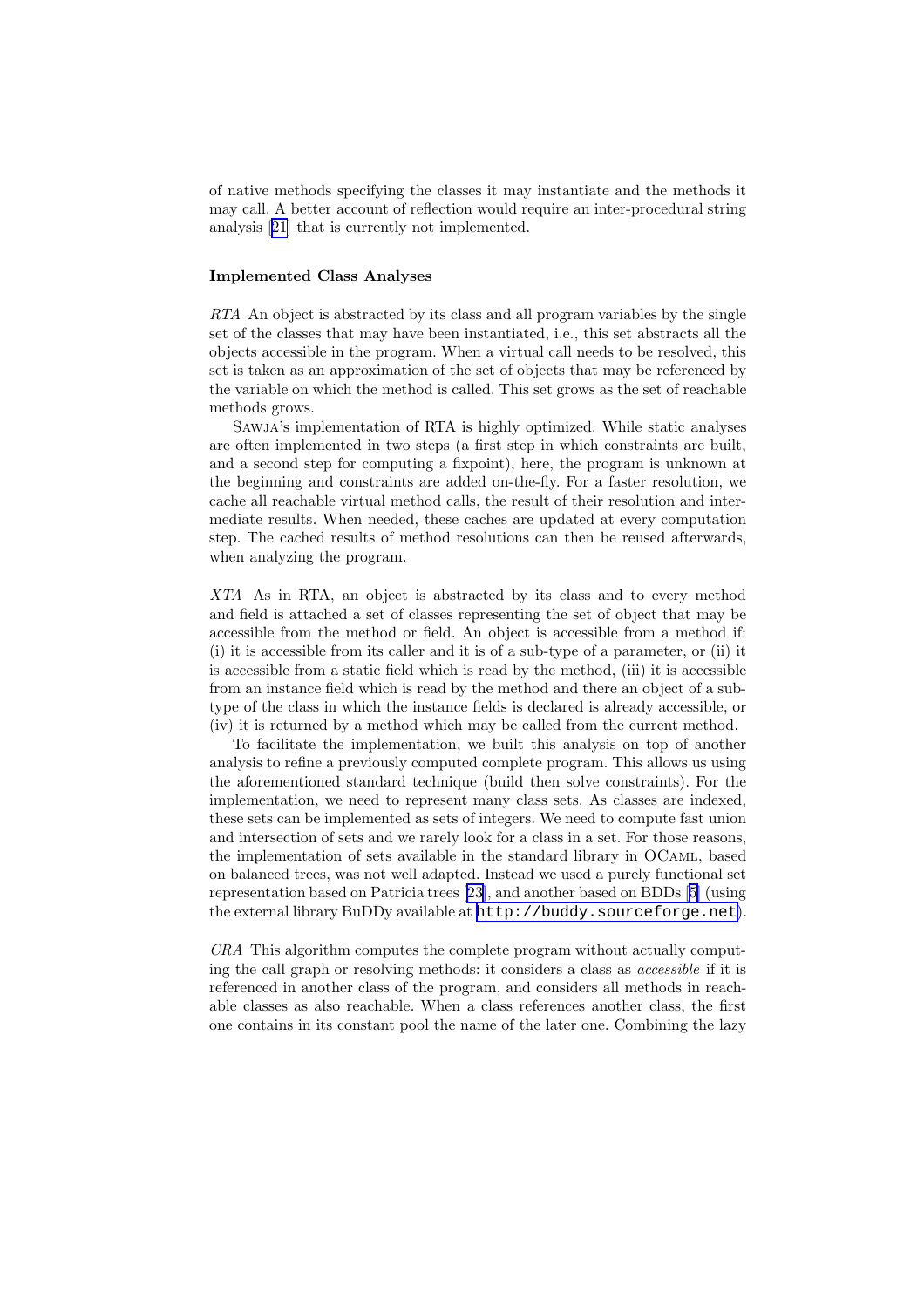|                |              | Soot                      | Jess               | Jml               |         | VNC ESC/Java JDTCore |         | Javacc                  | JLex            |
|----------------|--------------|---------------------------|--------------------|-------------------|---------|----------------------|---------|-------------------------|-----------------|
| $\overline{C}$ | $_{\rm CRA}$ | 5,198                     | 5,576              | 2,943             | 5,192   | 2,656                | 2,455   | 2,172                   | 2,131           |
|                | <b>RTA</b>   | 4,116                     | $\overline{2,222}$ | 1,641             | 1,736   | 1,388                | 1,163   | 792                     | 752             |
|                | $_{\rm CRA}$ | 49,810                    | 47,122             | 26,906            | 44,678  | 23,229               | 23,579  | 19,389                  | 18,485          |
|                | W-RTA        | 32,652                    | 4,303              | 17,740            |         | 9,560                | 7,378   | 3,247                   | 1,419           |
|                | M RTA        | 32,800                    | 12,561             | 11,697            | 9,218   | 8,305                | 9,137   | 4,029                   | 3,157           |
|                | <b>XTA</b>   | 14,251                    | 10,043             | 9,408             | 6,534   | 7,039                | 8,186   | $\overline{3,250}$      | 2,392           |
|                | W-0CFA       | 37,768                    | 9,927              | 15,414            |         | 9,088                | 6,830   | 3,009                   | 1,186           |
| E              | $_{\rm CRA}$ | 2,159,590 799,081 418,951 |                    |                   | 694,451 | 354,234              |         | 347,388 258,674 244,071 |                 |
|                | W-RTA        | 2,788,533                 |                    | 78,444 614,216    |         | 279,232              | 146,119 | 34,192                  | 13,256          |
|                | <b>RTA</b>   | 1,400,958                 |                    | 141,910 149,209   | 79,029  | 101,257              | 114,454 | 35,727                  | 23,209          |
|                | <b>XTA</b>   | 297,754                   |                    | 94,189 103,126    | 48,817  | 74,007               | 86,794  | 26,844                  | 15,456          |
|                | W-0CFA       | 856,180                   |                    | 183, 191 187, 177 |         | 87,163               | 77,875  | 21,475                  | 4,360           |
| T              | $_{\rm CRA}$ | 8                         | 8                  | 4                 |         | 4                    | 5       |                         |                 |
|                | W-RTA        | 74                        | 7                  | 23                |         | 12                   | 12      |                         | 5               |
|                | <b>RTA</b>   | 13                        | 4                  | 4                 | 3       | 3                    | 4       | $\overline{2}$          | $\overline{2}$  |
|                | <b>XTA</b>   | 187                       | 18                 | 16                | 11      | 10                   | 14      | 5                       | $\overline{4}$  |
|                | W-0CFA       | 2,303                     | 209                | 40                | ?       | 27                   | 26      | 16                      | 7               |
| S              | $_{\rm CRA}$ | 87                        | 83                 | 51                | 80      | 45                   | 47      | 36                      | 35              |
|                | W-RTA        | 248                       | 44                 | 128               |         | 84                   | 101     | 42                      | 8               |
|                | <b>RTA</b>   | 132                       | 60                 | 54                | 51      | 43                   | 52      | 26                      | $\overline{20}$ |
|                | <b>XTA</b>   | 810                       | 198                | 184               | 153     | 147                  | 157     | 112                     | 107             |
|                | W-0CFA       | 708                       | 238                | 215               | ?       | 132                  | 134     | 125                     | $26\,$          |

Table 1. Comparison of algorithms generating a program call graph (with SAWJA and Wala): the different algorithms of Sawja (CRA,RTA and XTA) are compared to Wala (W-RTA and W-0CFA) with respect to the number of loaded classes (C), reachable methods (M) and number of edges (E) in the call graph, their execution time (T) in seconds and memory used (S) in megabytes. Question marks (?) indicate clearly invalid results.

parsing of our library with the use of the constant pool allows quickly returning a complete program without even parsing the content of the methods. When an actual resolution of method, or a call graph is needed, the Class Hierarchy Analysis (CHA) [\[9](#page-15-0)] is used. Although parts of the program returned by CRA will be parsed during the overlying analysis, dead code will never by parsed.

Experimental Evaluation We evaluate the precision and performances of the class analyses implemented in SAWJA on several pieces of JAVA software<sup>13</sup> and present our results in Table 1. We compared the precision of the 3 algorithms used to compute complete programs (CRA, RTA and XTA) with respect to the number of reachable methods in the call graph and its number of edges. We also give the number of classes loaded by CRA and RTA. We provide some results obtained with Wala (version r3767 from the repository). Although precision is

 $13$  Soot (2.3.0), Jess (7.1p1), JML (5.5), TightVNC Java Viewer (1.3.9), ESC/Java (2.0b0), Eclipse JDT Core (3.3.0), Javacc (4.0) and JLex (1.2.6).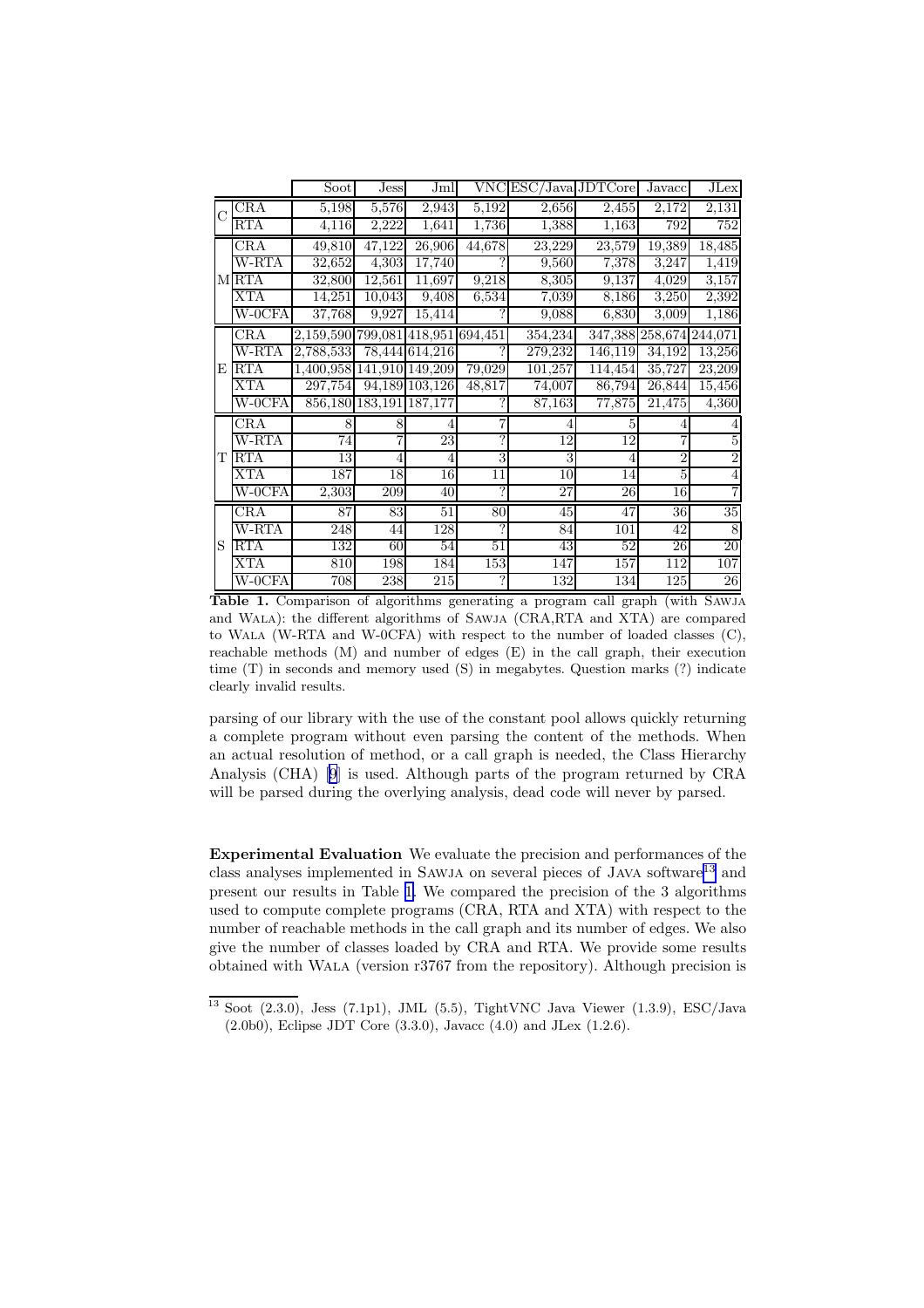<span id="page-14-0"></span>hard to compare<sup>14</sup>, it indicates that, on average, SAWJA uses half the memory and time used by Wala per reachable method with RTA.

## Conclusion

We have presented the SAWJA library, the first OCAML library providing stateof-the-art components for writing Java static analyzers in OCaml.

The library represents an effort of 1.5 man-year and approximately 22000 lines of OCaml (including comments) of which 4500 are for the interfaces. Many design choices are based on our earlier work with the NIT analyzer[[13\]](#page-15-0), a quite efficient tool, able to analyze a complete program of more than 30000 methods to infer nullness annotations for fields, method signatures and local variables in less than 2 minutes, while proving the safety of 80% of dereferences. Using our experience from the NIT development, we designed Sawja as a generic framework to allow every new static analysis prototype to share the same efficient components as NIT. Indeed, Sawja has already been used in two implementations for the ANSSI (The French Network and Information Security Agency)[[16,14\]](#page-15-0), Nit is being ported to the current version of Sawja, and other small analyses (liveness, interval analyses, etc.) are available on Sawja's web site.

Several extensions are planned for the library. Displaying static analysis results is a first challenge that we would like to tackle. We would like to facilitate the transfer of annotations from Java source to Java bytecode and then to IR, and the transfer of analysis results in the opposite direction. We already provide HTML outputs but ideally the result at source level would be integrated in an IDE such as Eclipse. This manipulation has been already experimented in one of our earlier work for the NIT static analyzer and we plan to integrate it as a new generic Sawja component. To ensure correctness, we would like to replace some components of Sawja by certified extracted code from Coq [\[8](#page-15-0)] formalizations. A challenging candidate would be the IR generation that relies on optimized algorithms to transform in at most three passes each bytecode method. We would build such a work on top of the Bicolano [2] JVM formalization that has been developed by some of the authors during the European Mobius project.

# References

- 1. D. F. Bacon and P. F. Sweeney. Fast static analysis of C++ virtual function calls. In Proc. of OOPSLA'96, pages 324–341, 1996.
- 2. Bicolano web home. <http://mobius.inria.fr/bicolano>.
- 3. B. Blanchet, P. Cousot, R. Cousot, J. Feret, L. Mauborgne, A. Miné, D. Monniaux, and X. Rival. A static analyzer for large safety-critical software. In Proc. of PLDI'03, pages 196–207, San Diego, California, USA, June 7–14 2003. ACM Press.
- 4. M. Bravenboer and Y. Smaragdakis. Strictly declarative specification of sophisticated points-to analyses. SIGPLAN Not., 44(10):243–262, 2009.

<sup>&</sup>lt;sup>14</sup> Because both tools are unsound, a greater number of method in the call graph either mean there is a precision loss or that native methods are better handled.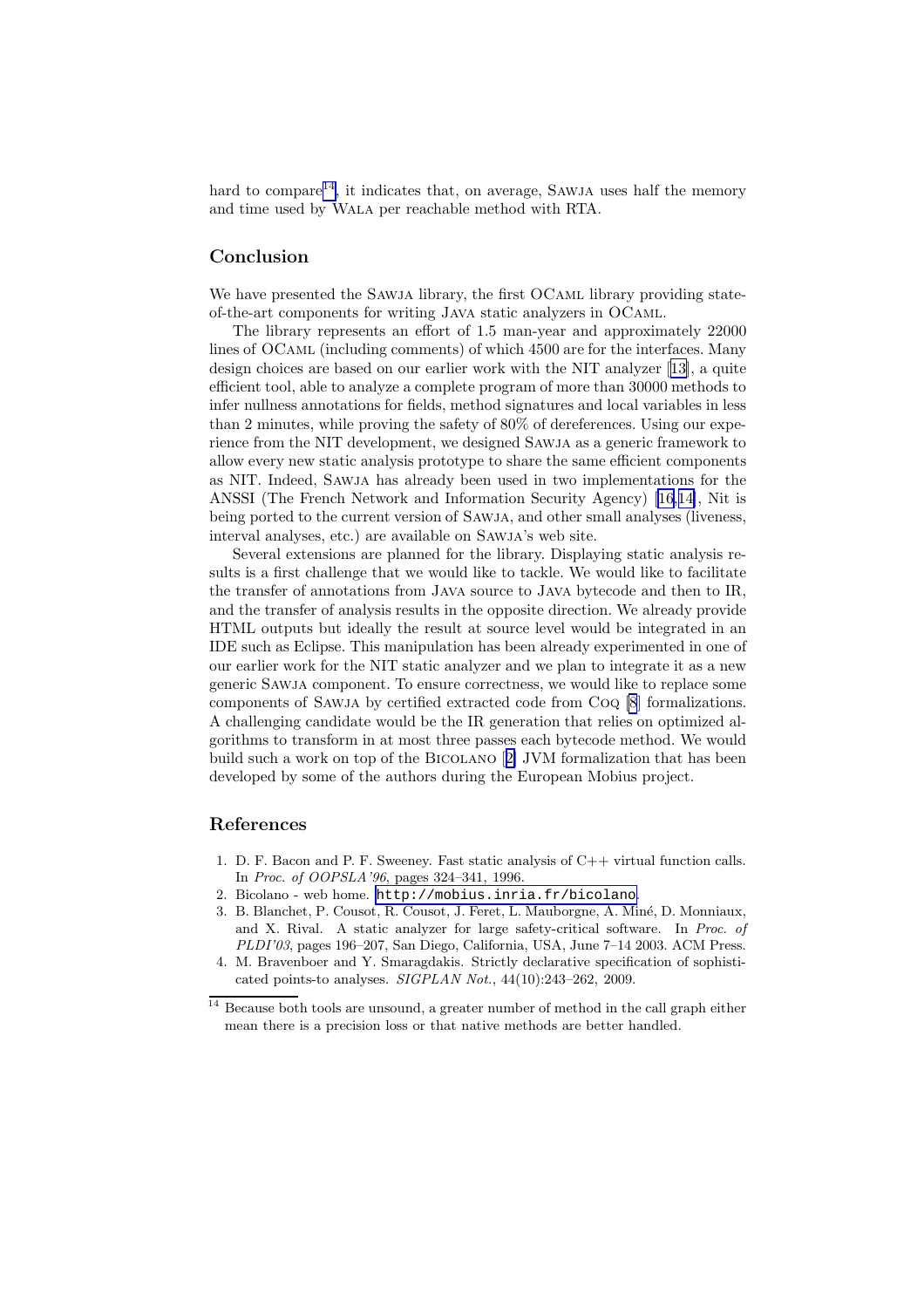- <span id="page-15-0"></span>5. R. E. Bryant. Symbolic boolean manipulation with ordered binary-decision diagrams. ACM Computing Survey, 24(3):293–318, 1992.
- 6. M G. Burke, J. Choi, S. Fink, D. Grove, M. Hind, V. Sarkar, M J. Serrano, V. C. Sreedhar, H. Srinivasan, and J. Whaley. The Jalapeño dynamic optimizing compiler for java. In Proc. of JAVA'99, pages 129–141. ACM, 1999.
- 7. Xavier Clerc. Barista. <http://barista.x9c.fr/>.
- 8. The Coq Proof Assistant. <http://coq.inria.fr/>.
- 9. J. Dean, D. Grove, and C. Chambers. Optimization of object-oriented programs using static class hierarchy analysis. In Proc. of ECOOP'95, volume 952 of LNCS, pages 77–101. Springer, August 1995.
- 10. D. Demange, T. Jensen, and D. Pichardie. A provably correct stackless intermediate representation for Java bytecode. Research Report 7021, INRIA, 2009. <http://www.irisa.fr/celtique/ext/bir/rr7021.pdf>.
- 11. A. P. Ershov. On programming of arithmetic operations. Commun. ACM, 1(8):3–6, 1958.
- 12. D. Grove and C. Chambers. A framework for call graph construction algorithms. Toplas, 23(6):685–746, 2001.
- 13. L. Hubert. A Non-Null annotation inferencer for Java bytecode. In Proc. of PASTE'08, pages 36–42. ACM, November 2008.
- 14. L. Hubert, T. Jensen, V. Monfort, and D. Pichardie. Enforcing secure object initialization in java. In Proc. of ESORICS, LNCS, 2010. To appear.
- 15. IBM. The T.J. [Watson Libraries for Analysis \(Wala\).](http://wala.sourceforge.net) http://wala. sourceforge.net.
- 16. T. Jensen and D. Pichardie. Secure the clones: Static enforcement of policies for secure object copying. Technical report, INRIA, June 2010. Presented at OWASP 2010.
- 17. X. Leroy, D. Doligez, J. Garrigue, D. Rémy, and J. Vouillon. The Objective Caml system. Inria, May 2007. <caml.inria.fr/ocaml/>.
- 18. O. Lhoták and L. Hendren. Scaling Java points-to analysis using Spark. In Proc. of CC, volume 2622 of LNCS, pages 153–169. Springer, 2003.
- 19. O. Lhoták and L. Hendren. Evaluating the benefits of context-sensitive points-to analysis using a bdd-based implementation. ACM Trans. Softw. Eng. Methodol., 18(1), 2008.
- 20. T. Lindholm and F. Yellin. The Java<sup>TM</sup> Virtual Machine Specification, Second Edition. Prentice Hall PTR, 1999.
- 21. V. Benjamin Livshits, John Whaley, and Monica S. Lam. Reflection analysis for java. In Proc. of APLAS, pages 139–160. Springer, 2005.
- 22. J. Meyer and T. Downing. Java Virtual Machine. O'Reilly Associates, 1997. <http://jasmin.sourceforge.net>.
- 23. D. R. Morrison. PATRICIA Practical algorithm to retrieve information coded in alphanumeric. J. ACM, 15(4), 1968.
- 24. B. Pagano, O. Andrieu, T. Moniot, B. Canou, E. Chailloux, P. Wang, P. Manoury, and J.L. Colaço. Experience report: using Objective Caml to develop safety-critical embedded tools in a certification framework. In Proc. of ICFP, pages 215–220. ACM, 2009.
- 25. E. Rose. Lightweight bytecode verification. J. Autom. Reason., 31(3-4):303–334, 2003.
- 26. F. Spoto. Julia: A Generic Static Analyser for the Java Bytecode. In Proc. of the Workshop FTfJP, 2005.
- 27. R. Stata and M. Abadi. A type system for java bytecode subroutines. In Proc of POPL,98, pages 149–160. ACM Press, 1998.